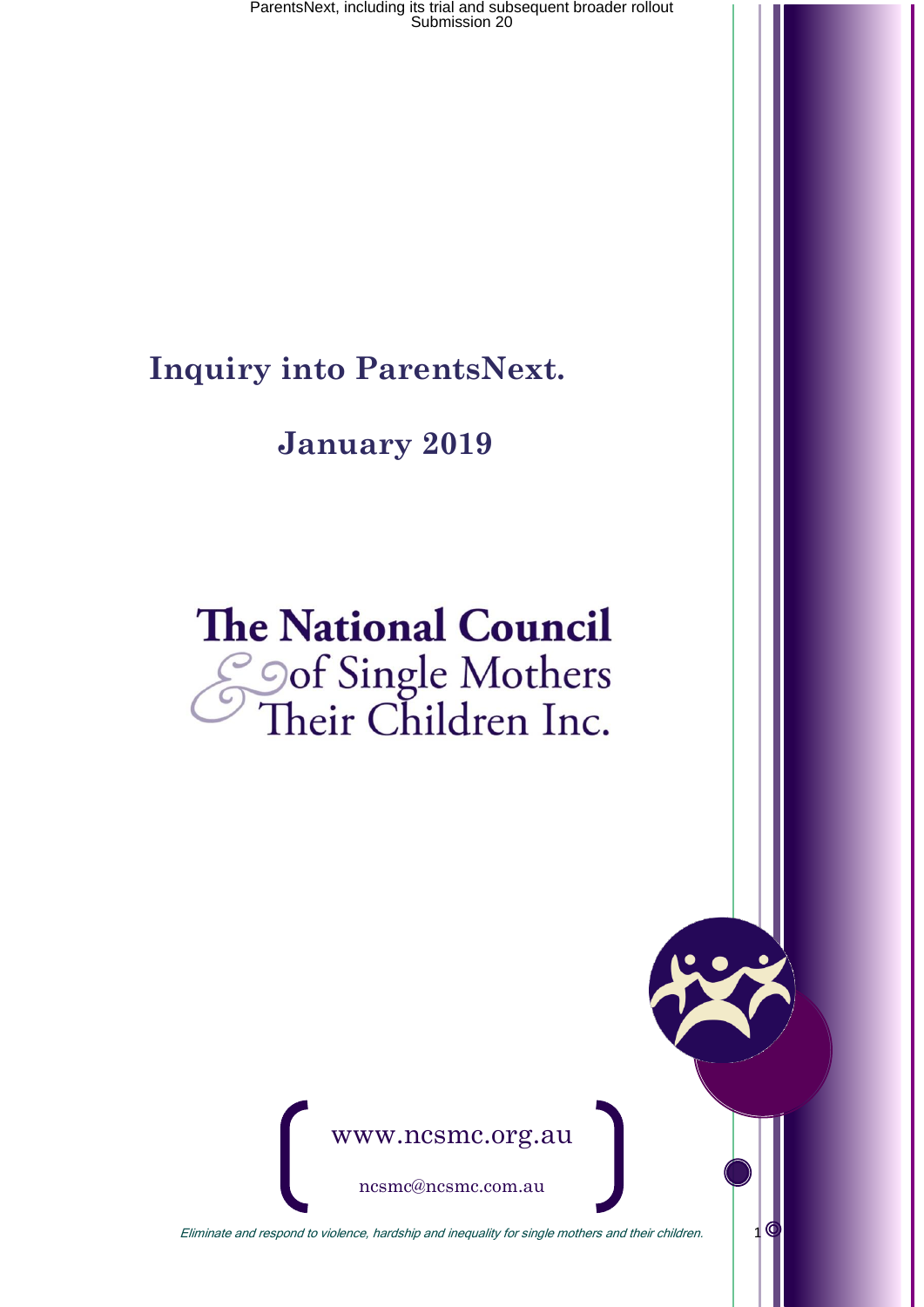### **Who we are**

The National Council of Single Mothers and their Children Incorporated (NCSMC) is an organisation dedicated to single mothers. The Council has become a platform whereby both the community and the Government can communicate. NCSMC can comment on policy and legislation and ensure that the *lived experience* is heard. NCSMC provides information, referrals and assistance to single mothers through our electronic platforms. In the past year we have responded to tens of thousands individual requests whilst our information post can reach up to 100,000+ per week. One of our greatest strengths is our expertise and commitment in working with and for the advancement of women and children who are affected by poverty, hardship and/or domestic violence.

# **Senate Inquiry**

We welcome a Government Inquiry into the Parentsnext Program and most importantly this inquiry provides an opportunity to hear either directly or via organisations the experience from the participants of that program.

In July 2018 the Federal Government expanded its pilot of ParentsNext, a program for parents with young children, that they might become 'employment-ready'. At a first glance this may seem a stepin-the-right-direction as we know that investing in families makes sound policy and economic sense. The National Council of Single Mothers and their Children Inc (NCSMC) has always advocated for single mother families to have access to support and assistance that aids their family's financial security and

provides the necessary stepping stones towards resilience and wellbeing.

However, we have continuously opposed this program which was expanded in July 2018 as it is underpinned by a 'compliance and penalty' framework. There are no circumstances in a single mother's life where the prospect of payment suspension, reduction and/or cessation adds strength or stability to their family unit or aids 'employment-ready'.

*There are no circumstances in a single mother's life where the prospect of payment suspension, reduction and/or cessation adds strength or stability to their family or aids 'employment-ready'.* 

Our expertise is derived from our own research, collaboration with others and steeped in the rich experience of women who have sought our service, provided their wisdom and engaged in our surveys. It is from this unique but clear vantage point that we present our submission and recommendations.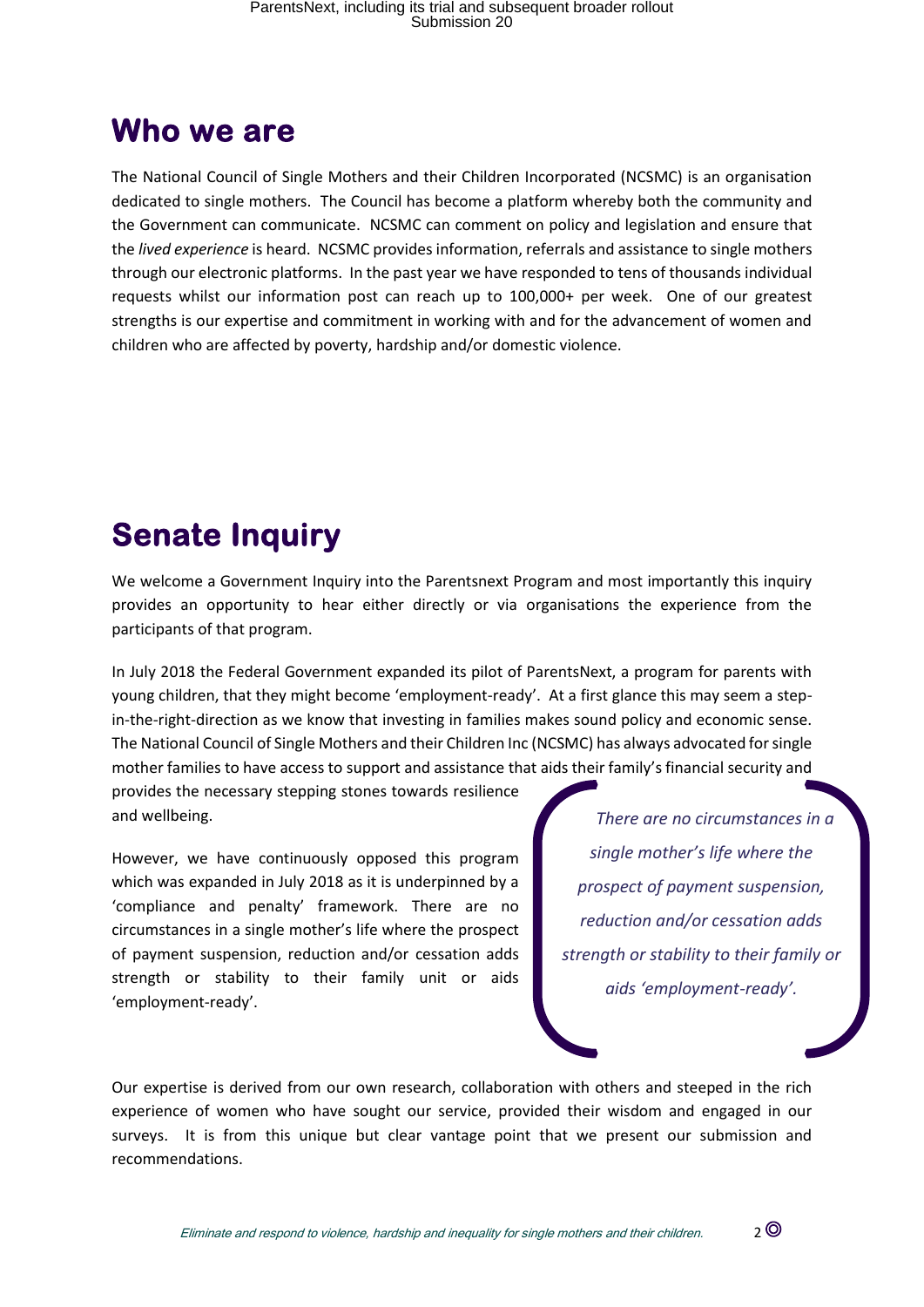## Our Recommendations

- 1. **Urgently remove compliance and penalty from the ParentsNext program**. This is to occur immediately along with the revoking of any suspension and or reduction of income support because of the program.
- 2. Funding saved through the removal of compliance, penalty, reporting and surveillance undertaken by the provider to be re-invested into practical and or financial assistance as requested by women.
- 3. Institute a trial of a 'support program' that is underpinned by 'encouragement and reward' and accompanied by a Productivity Payment.
- 4. Program design should commence with asking women 'what assistance' would and or could best aid their family's security and future resilience. Program design should be informed by the lived reality rather than flawed assumptions that is imposed from a top-down approach.
- 5. Undertake an analysis of how the participation fund has been used and ensure that it is in the best interest of the participant and not used as a quasi-wage supplement. The exploration should also include an analysis of the level of funds and assistance for participants to access child care.
- 6. Ensure participants of all Government programs have a plain English overview of their rights and protections. Best practice would incorporate co-design.
- 7. Women who have raised safety concerns and/or the trauma associated with domestic violence, receive an automatic exemption from compulsory participation of government employment programs. In the circumstances where women want to voluntary access a program, they are reassured that there is a streamlined policy and practice that supports clarifying the circumstances to a third party without the details, and or the need for them to repeat their situation.
- 8. Remove the ability for an organisation (providers) to have the power to institute, investigate and then determine the 'appropriateness' of their own sanctions.
- 9. Correct legislation that enables the Department of Human Services to refer participants to providers but does not have the legislative function that enables them to exit a participant from the program, even in the circumstances of an incorrect referral.
- 10. Review the referral and exiting process, establish remedies to address the practice of incorrect referrals as well as ensuring that women can exit the program. NCSMC has received and read conflicting information. At the time of writing this submission we are unclear on how to exit the program. The supplementary information is an email to the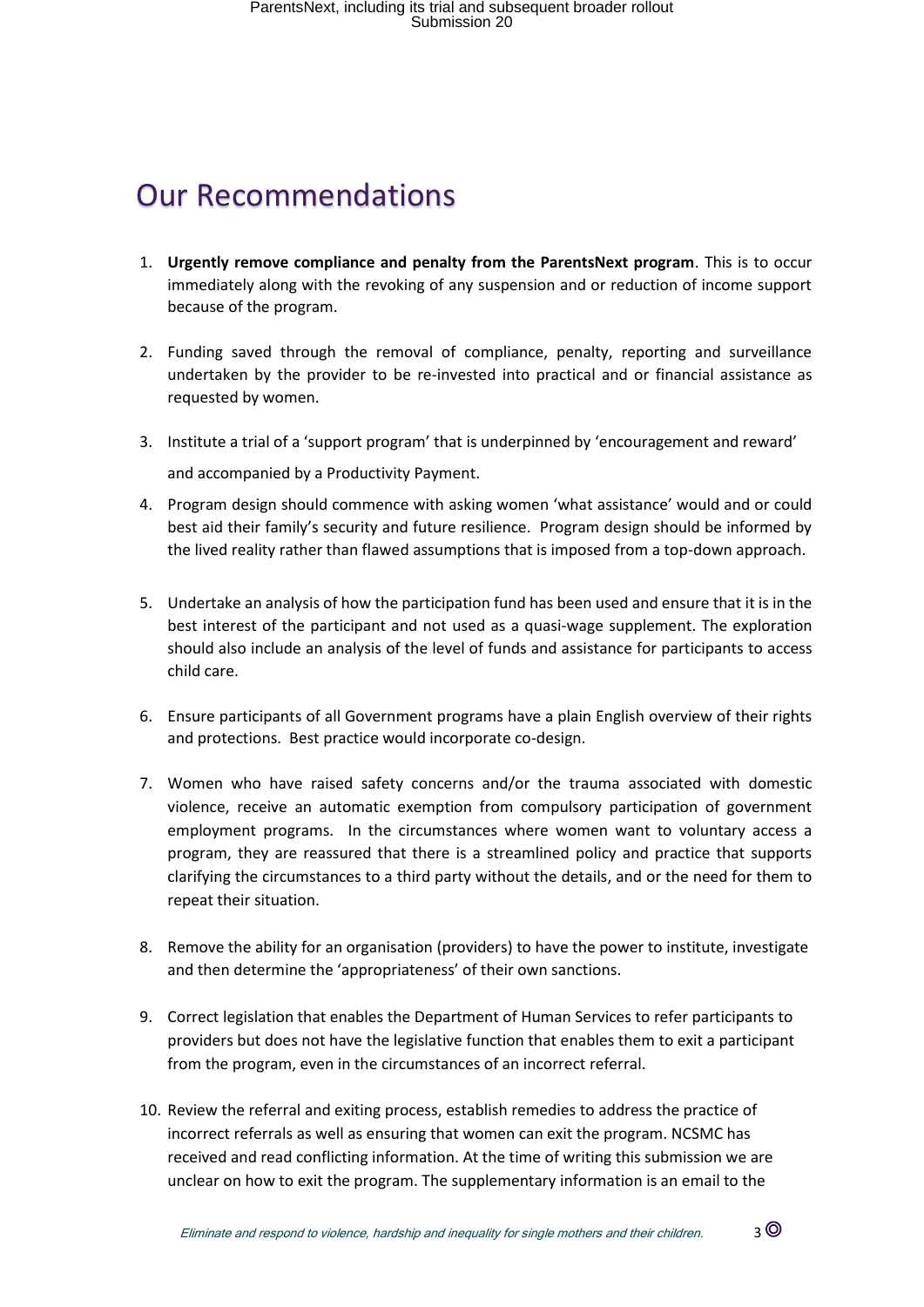National Referral Service Line which raises this matter on behalf of a woman and remains unanswered.

- 11. The period for an exemption is regulated. Currently, it's a case-by-case scenario determined by the provider. It is at best a 'part-exemption' as the provider still may require the participant to attend and or report. Women have reported sanctions during an exemption. Common-sense would dictate that women should not have to 'report' during their study year and that domestic violence exemptions for Parentsnext would reflect mutual obligations domestic violence exemptions which are already legislated by the Government.
- 12. Welfare conditionality with possible income reduction and/or suspension is at odds with Australia`s declared human rights obligations, most notably the International Covenant on Economic, Social and Cultural Rights. The Committee to strengthen the human rights compatibility process as the current system is not adequate.
- 13. NCSMC has valued the engagement with the Department of Jobs and Small Business despite our fundamental difference regarding Parentsnext framework.

This submission also contains a summary document of the parentsnext survey and the 'information and tips' for parentsnext participants. Developed by the National Council of Single Mothers and their Children Inc and the Council of Single Mothers (Victoria).

…………………………………………………………………………………………………….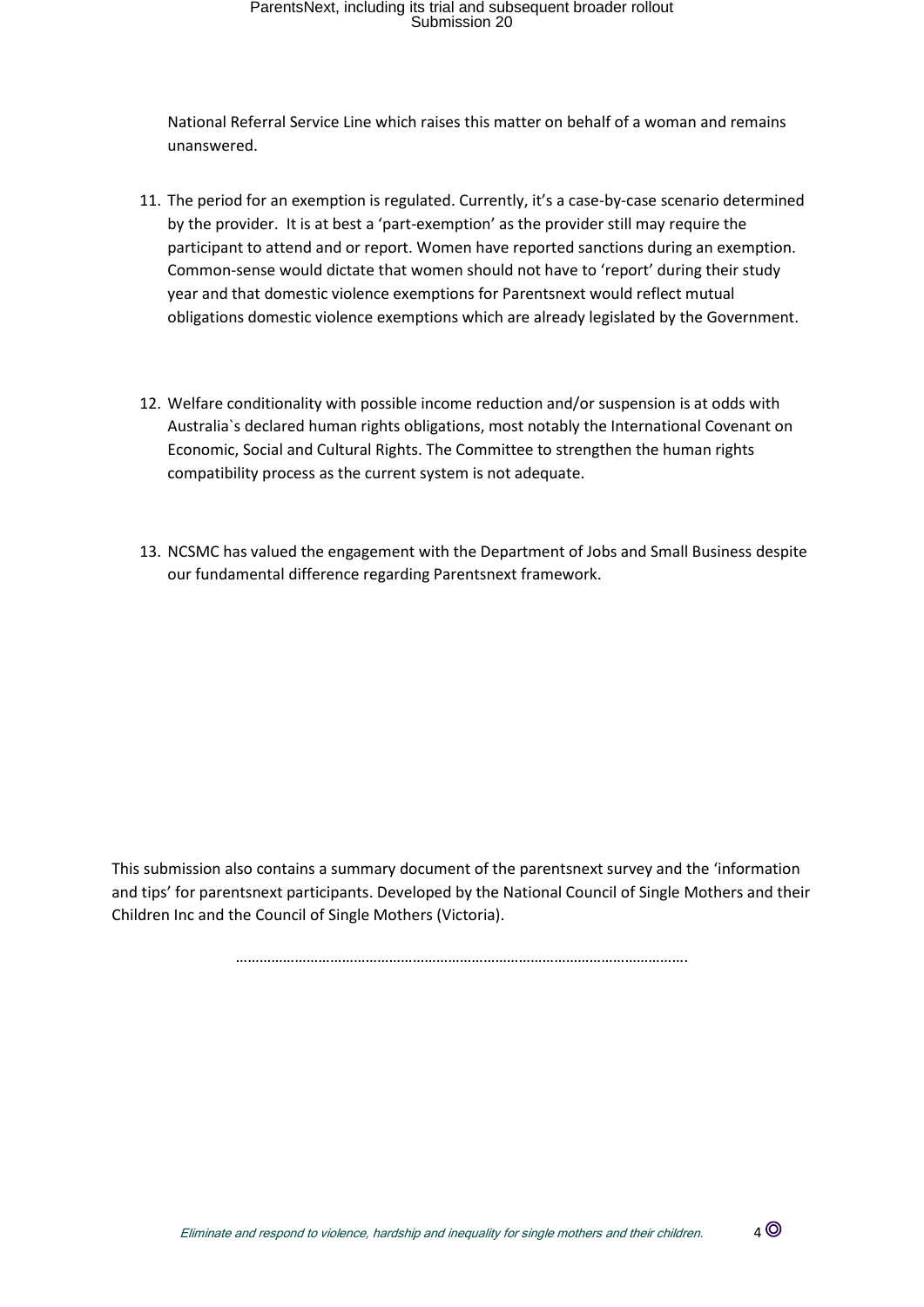### Parentsnext

In July 2018 the Federal Government expanded its pilot of ParentsNext, a program for parents with children under the age of 6 years, that they might become 'employment-ready'. At a first glance this may seem a step-in-the-right-direction as we know that investing in families makes sound policy and economic sense especially for sole parent families that also encounter safety, hardship and or financial disadvantage. The National Council of Single Mothers and their Children Inc (NCSMC) has always advocated for single mother families to have access to support and assistance that aids their family's financial security and provides the necessary stepping stones to resilience and wellbeing.

However, NCSMC have continuously opposed this program which was extended in July 2018 as it is underpinned by an ever increasing 'compliance and penalty' framework. ParentsNext began in June 2016 in 10 rural and remote sites around Australia and from 1 July 2018 it has been expanded to reach all non-remote areas in the country. However, the program has its genesis in the 'young mothers' program which developed and became incorporated into the policy, Building Australia's Workforce (2011-12), we signal to the committee our extensive history in this policy and program design. NCSMC are dismayed that in each reiteration compliance and penalty are the enhanced features. Government support has continued and the program includes 73,000 parents of whom 96% are women and 10,000 are Indigenous, as stated by the [Explanatory Statement.](https://www.legislation.gov.au/Details/F2018L00238/Replacement%20Explanatory%20Statement/Text)

The National Council of Single Mothers and their Children Inc, unequivocally state that there are no circumstances in a single mother's life where the prospect of payment suspension, reduction and/or cessation adds strength or stability to their family unit or aids 'employment-ready'. Such punitive consequences are both patriarchal and patronising and is disruptive to the objective of 'employmentready'.

ecommendation **1.Urgently remove compliance and penalty from the ParentsNext program.** This is to **1. Urgently remove compliance and penalty from the ParentsNext program.** This is to occur immediately along with the revoking of any suspension and or reduction of income support because of the program. income support because of the program.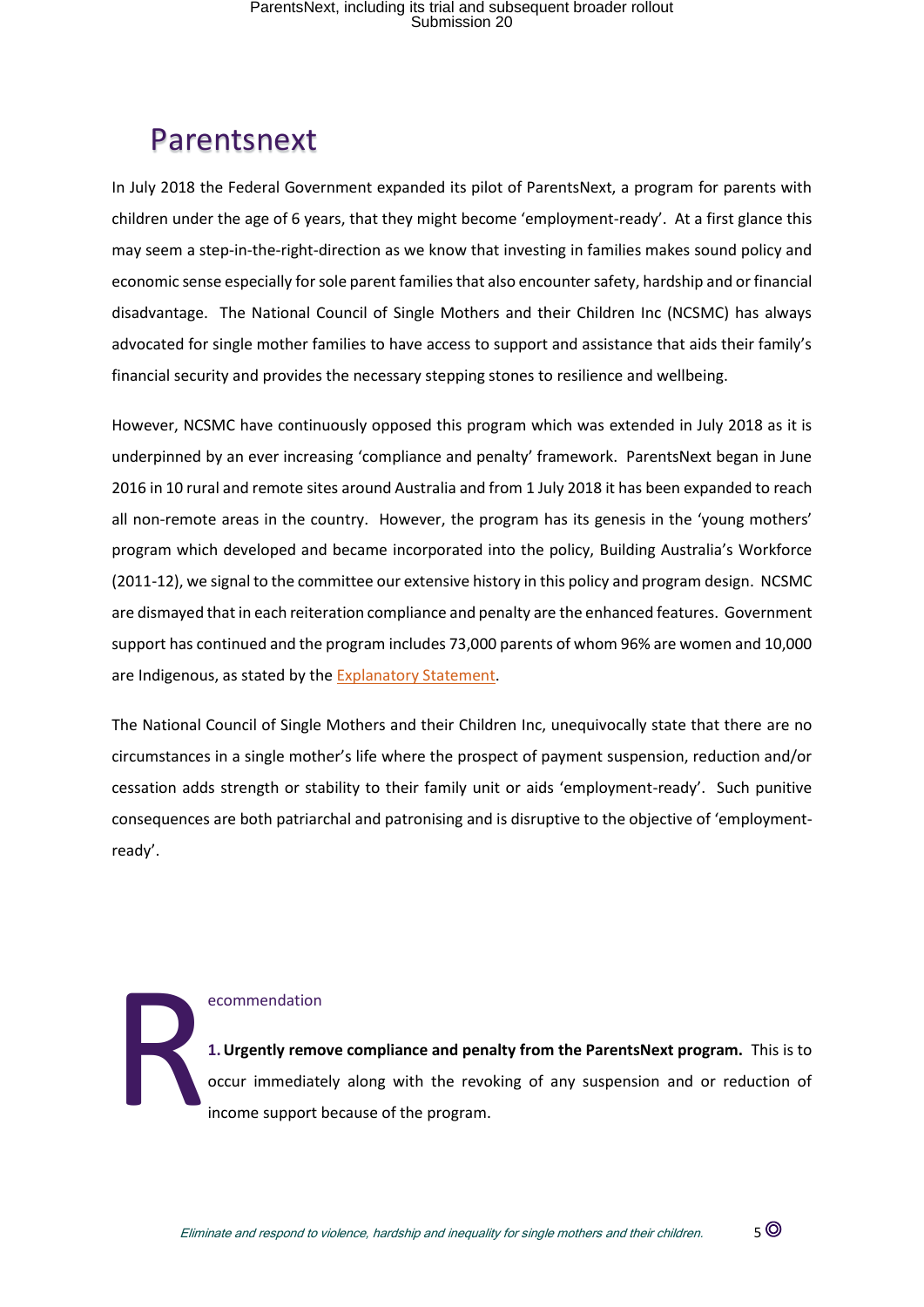### The Inconvenience of Parenting

As a country we fail to value and acknowledge unpaid care. We never talk about the 'opportunity [cost',](https://www.collinsdictionary.com/dictionary/english/opportunity-cost) the ['care cost'](https://www.security4women.org.au/wp-content/uploads/eS4W-Counting-on-Care-Work-in-Australia-Final-Report.pdf) or the ['invisible labour'](https://mashable.com/article/women-invisible-labor-mental-load-study/?fbclid=IwAR0oN9_P9RjrVXocP8WFMClw-iiWPcHlypllaMHaKo-aU1r7QsahLLiAtM0). The skills, the time, the necessity of parenting is blatantly missing in policy formation and the economic contribution is elusive in Australian policy deliberations and decisions, especially with regards to sole-parenting. It is pushed it to one side as it's falsely assumed that parenting is a non-quantifiable matter that can be squeezed and shaped to meet the requirements of imposed programs including ParentsNext. The demands of parenting are unrelenting, and needs can be unexpected, a childhood issue can often occur at the most 'inconvenient time'. If a parent is gainfully employed with preschool children, there may be some buffers in the form of leave entitlements or access to the financial resources or the established networks to help to juggle those competing demands which are heightened in a sole parent family. However, this is not the circumstance in which ParentsNext operates, as eligibility is determined by location, receipt of the parenting payment (within the last six months), no employment earnings during that same period, and a child under six years of age.

The National Council of Single Mothers and their Children Inc have continually asked why programs are not underpinned by encouragement and positive reward? Could a participation payment be more cost and outcome beneficial? Further to this, we are dismayed that the vast amount of money spent on the establishment of ParentsNext service providers could be used by parents to purchase the assistance they most need. This approach has a much greater chance to support 'employment ready' and future planning which will bring their children, and ultimately the Australian society, the greatest long-term benefits.

#### ecommendations

2. Funding saved through the removal of compliance, penalty, reporting and surveillance undertaken by the provider to be re-invested into practical and or financial assistance as requested by the participant. R

3. Institute a trial that is underpinned by 'encouragement and reward'. A Productivity Payment.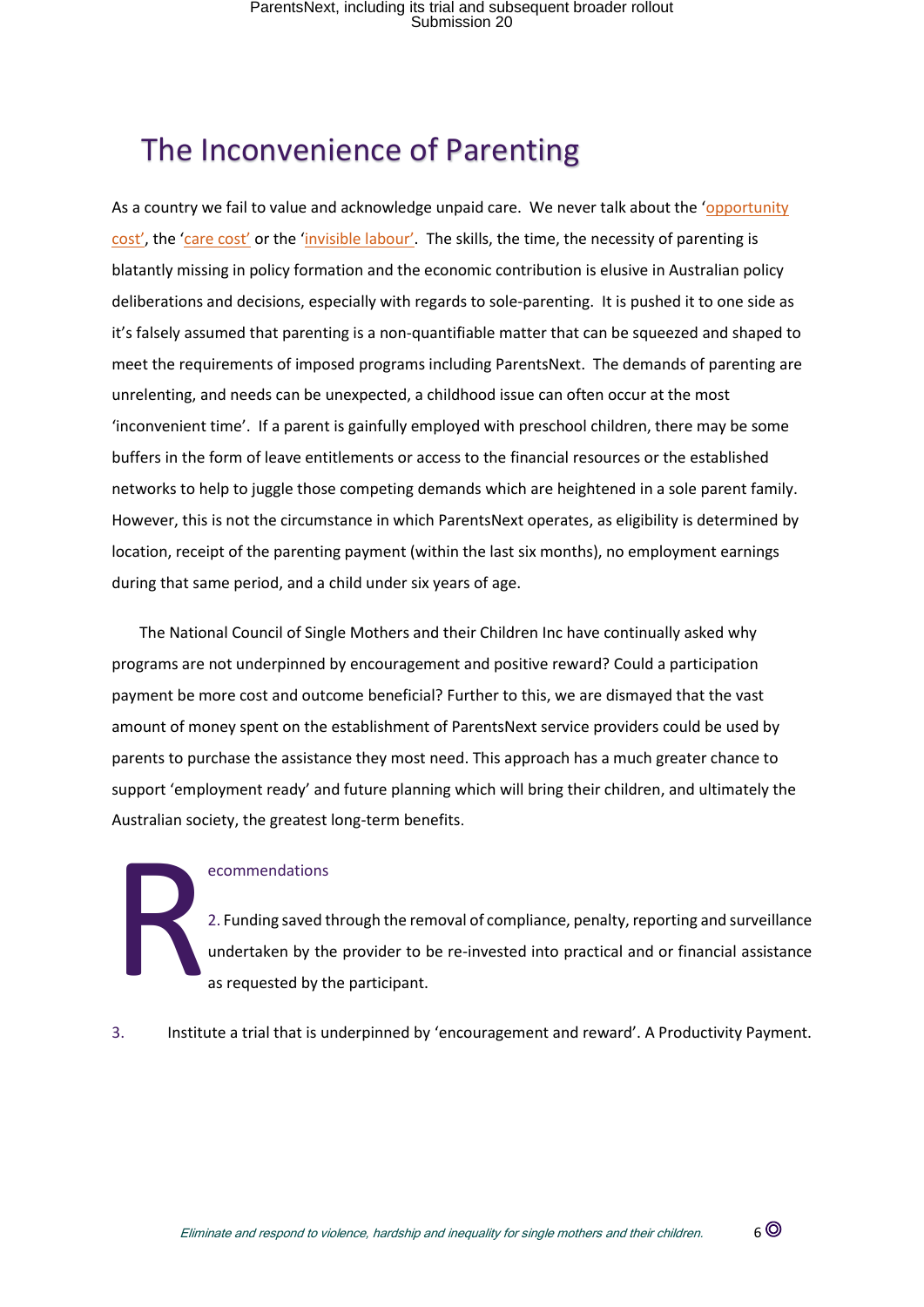# Flawed Thinking

The program is another example of assuming that these parents are bereft of aspiration and lacking the ability to choose a path forward. It is imperative to reiterate key statistics to ensure an accurate understanding:

Australian Bureau of [Statistics](http://www.abs.gov.au/ausstats/abs@.nsf/Lookup/6224.0.55.001main+features5June%202016) figures demonstrates the link between employment and parental responsibility: 56% of all single mothers with children or dependent students were employed in June 2016, compared with 69% of mothers in couple families. Employment participation is closely linked to the children's age: only 14% of single mothers with children under 4 years had a full-time job, with the rate lifting as children age – peaking at 45% for those with children above 15 years.

Employment and 'employment ready' are more aligned to opportunity, resources and or capacity of the primary carer and not due to an unwillingness to strive for the best for their family. Furthermore, investing into family friendly jobs would be a more productive and cost-effective use of funds.

#### ecommendations

4. Revisit the program design. Commence with asking participants 'what assistance' would and or could best aid their family's security and future resilience. Program design should be informed by the lived reality rather than flawed assumptions that is imposed from a top-down approach. R

5. Undertake an analysis of how the participation fund has been used and ensure that it is in the best interest of the participant and not used as a quasi-wage supplement. The exploration should also include an analysis of the level of funds and assistance for participants to access child care.

### Demerits & Penalties: Post-1 July 2018

Under the expanded ParentsNext program, participants are subjected to a significantly enhanced compliance framework. ParentsNext participants are now subject to sanctions, which goes beyond the already concerning practice of 'payment suspension' if they fail to meet a participation requirement without a 'reasonable excuse' as determine by the provider. If found by their provider to have had a 'reasonable excuse' for not meeting their requirement, their payment is resumed, and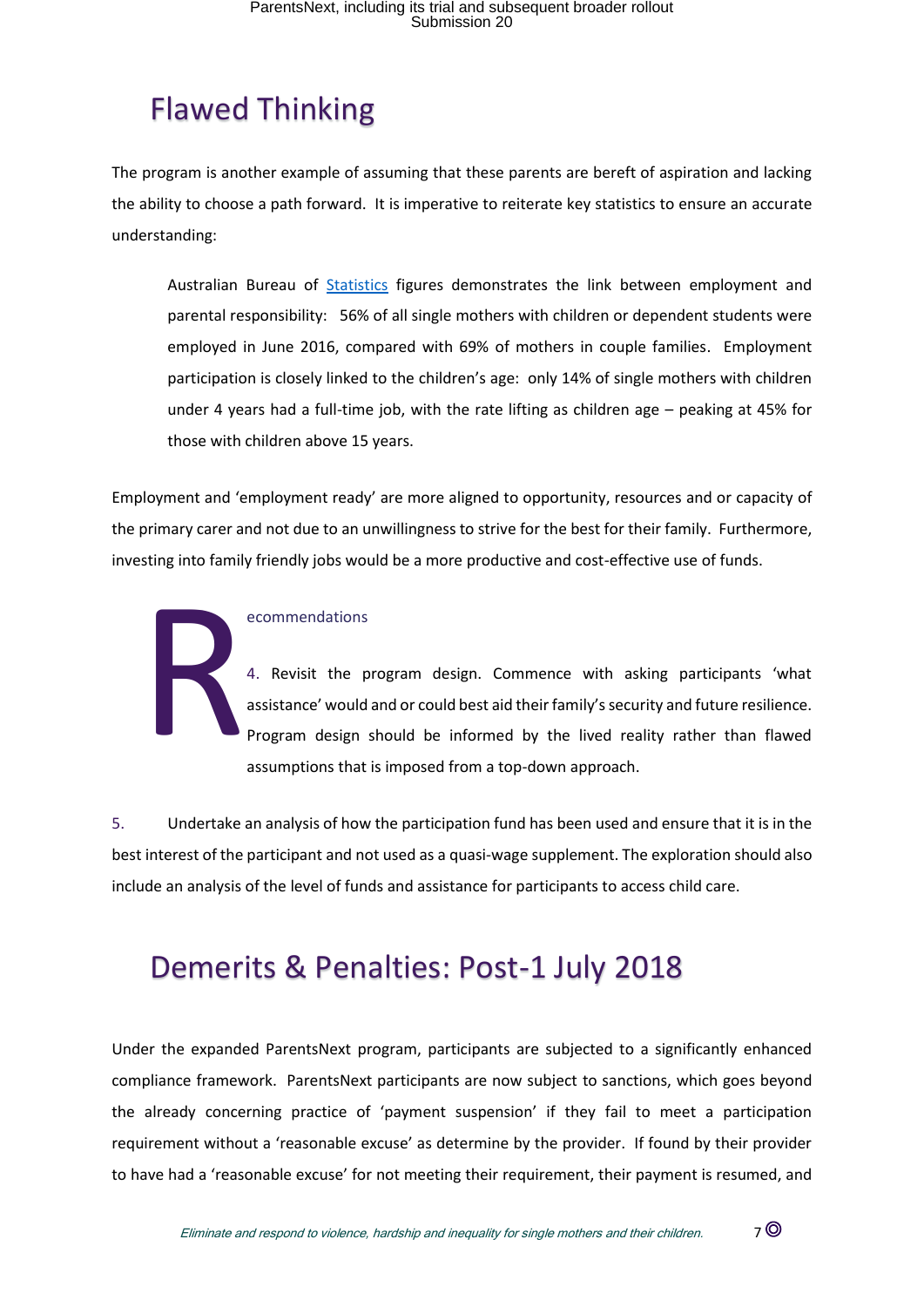their demerit is removed after they have fulfilled their outstanding requirement. The practicality and the consequence of this process should not be lost to the Committee.

*'What a stuff up. I was sure that I told (provider's name removed) that there was a change in the date. Bang, without knowing I was 'non-compliant'. The stress of trying to understand what I did wrong was hard as my worker (parent next provider) worked part-time. No one really knew, or even believed that it was just a mess up regarding the dates. I spent three days stressed, heading into the weekend with my son's who is 18 months old. I use up all of my phone credit and spent extra money in petrol whilst trying to remain calm. I survived that weekend by munching on the remaining dry biscuits. I was nervous about this program and now I hate it'.*

If found by the provider not to have a reasonable excuse for failing to meet their requirement, they are obliged to fulfil the requirement before their payment is made, and they accumulate one or more demerits. It's important to note that the process of sanctions and reviewing 'reasonable excuses' now rest with the same body; the parentsnext provider. This is a flawed and concerning practice that denies due process and basic justice. This practice must be part of the Committee`s Inquiry.



#### ecommendation

6. Remove the ability for an organisation to have the power to institute, investigate and then determined the appropriateness of their own sanctions.

# You're not doing enough - Pension Education Supplement

The Pension Education Supplement (PES) is much valued assistance for a range of Australians who are in receipt of various income payments including the Parenting Payment and the Newstart Allowance (principle carer). Eligibility and approval are determined by the Department of Human Services and thei[r website](file:///C:/Users/teres/AppData/Local/Microsoft/Windows/INetCache/Content.Outlook/3IRI7LO6/Approved%20courses%20and%20institutions) provides information regarding the types of courses, approved institutions and payment amounts. Pre-July 2018, a sensible practice occurred which provided an exemption for 'compulsory participants' who were in receipt of PES. However, this exemption no longer applied effective  $1<sup>st</sup>$  July 2018. Subsequently, surveillance, reporting and possible sanctions could apply to women who are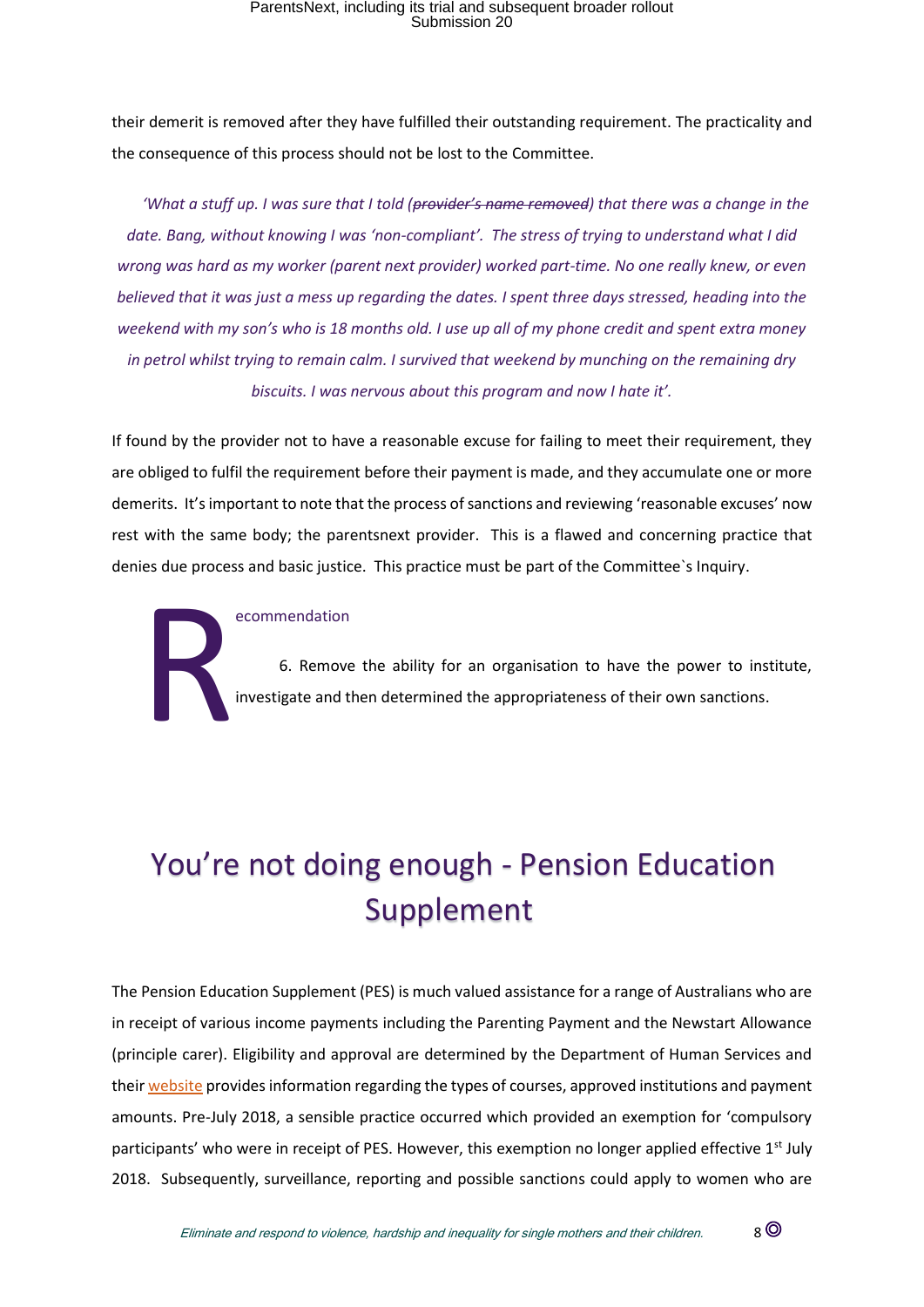surpassing the requirements of the program. If the provider determines that a participant is 'capable' of self-reporting their participation against the stated obligation, the participant could do this via the dashboard. However, reporting could be face-to-face, phone calls and or SMS. It is determined upon the provider.

NCSMC has uncertainty regarding the 'age qualification' of the child. Pre-July 2018 one of the eligibility requirements was based upon the youngest child age, six-months to six-years. However, the current website [states](https://www.humanservices.gov.au/individuals/services/centrelink/parentsnext), " have a youngest child under 6". Due to the recurring reports from women that they are contacted by DHS, and that their child is younger than six months, NCSMC is uncertain if there is a sanctioned practice to contact participants with children under six-months of age or if there is policy confusion and or referral errors. There are a range of exemptions, under which ParentsNext compulsory participants are not required to meet their participation requirements for a period. ParentsNext providers are responsible for applying automatic exemptions (when provided with the required evidence) and determining when and for how long. Exemptions appear to be a 'case-by-case' exemptions. The Department of Human Services (DHS) is able to grant exemptions for temporary reprieve due to pregnancy/birth of a child for Intensive Stream participants. Under this exemption, participants are exempt from participation requirements from six weeks prior to and six months after the expected birth date. Essentially, the grounds of exemptions remain unchanged post July 2018 and they include, domestic violence, temporary incapacity as well as home-schooling. However, women continue to report to NCSMC that despite eligibility for an exemption, that DHS has the current and appropriate documentation they are still referred to a Parentsnext provider and its up to the participating to provide the duplicate information and hope that an exemption will be granted.

#### ecommendations

7. Correct legislation that enables the Department of Human Services to refer participants to providers but does not have the legislative function that enables them to exit a participant from the program, even in the circumstances of an incorrect referral. R

- 8. Review referral processes and establish remedies to address the practice of incorrect referrals.
- 9. The period for an exemption is regulated, and that attending a program is 'suspended' during the period of the exemption. Common-sense would dictate that women should not have to report during their study year and that domestic violence exemptions for Parentsnext would reflect mutual obligations exemptions.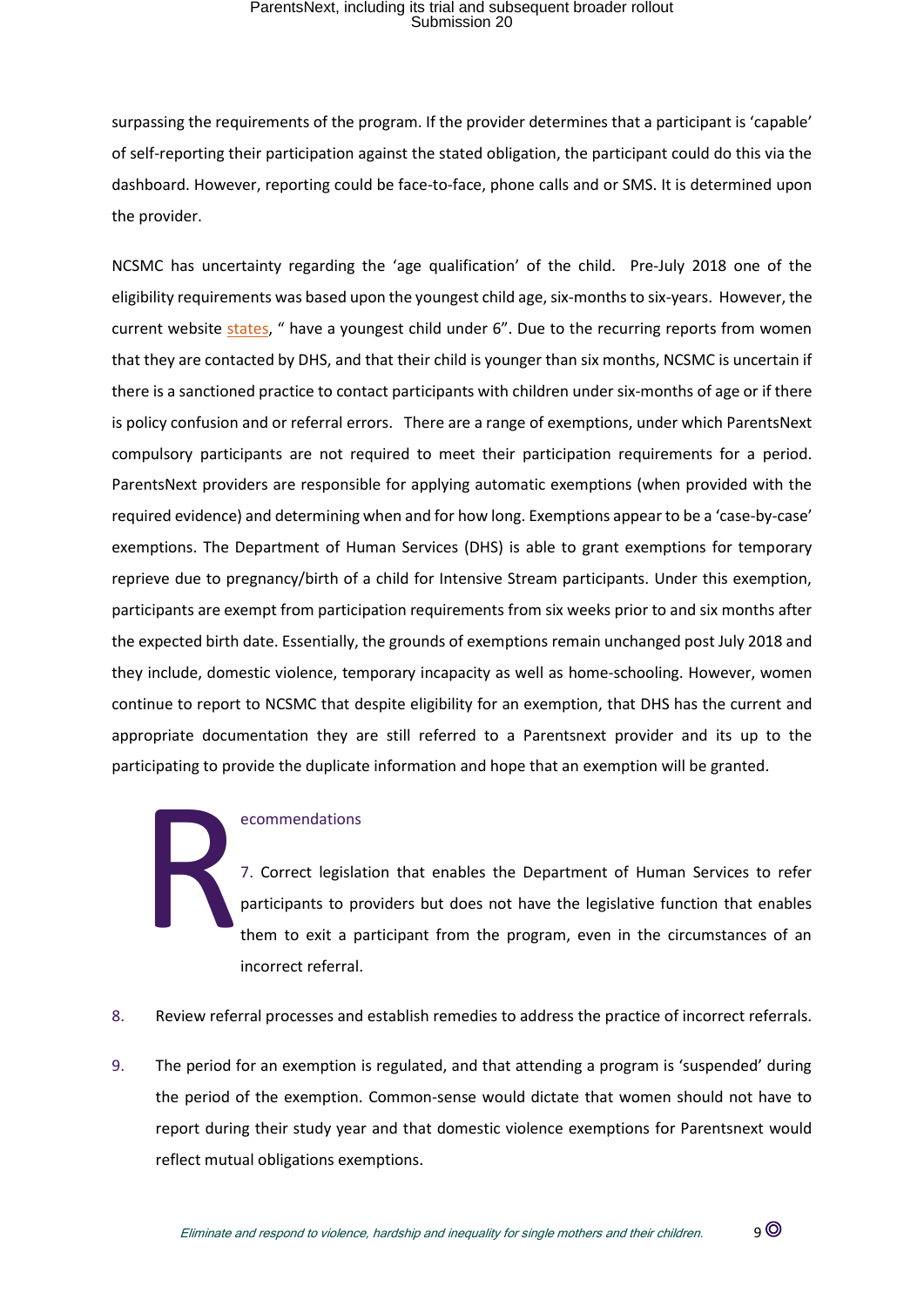Below is the statement from a woman who is home-schooling her child. DHS have the records and she was incorrectly referred to a parents next provider.

*"Yesterday, they put me through to cl (DHS-CL), who was actually really kind and patient. He tried to exempt me, uploaded the home-school document, but suddenly he put me through to another person. Spoke with no less than 4 people there! They don't know how to exit me.*

ecommendations

10. Ensure participants have a plain English overview of their rights and protections. Best practice would incorporate co-design. R

11. Women who have raised safety concerns and/or the trauma associated with domestic violence, receive an automatic exemption from compulsory participation of government employment programs. In the circumstances where women want to voluntary access a program, they are reassured that there is a streamlined policy and practice that supports clarifying the circumstances to a third party without the details, and or the need for them to repeat their situation.

### Program Design: What we want

**Penalty and compliance to be replaced by voluntary participation, encouragement and reward. This needs to be an immediate and rapid response. It's plausible to assume that if the parentsnext providers are well-connected, skilled and offering a service that is consistent to the needs of participants that the removal of compulsory is not only progressive but an achievable outcome.** The immediate benefits would be witness in a reduction of the tension between the participant and the provider, the level of reporting by both the participant and the parentsnext provider as well as increasing flexibility and capacity to establish a more personally centred service based upon trust and mutual agreement. It is our view that it would lead to better outcomes as well as a less costly program. There is no data to support the notion that single mothers do not wish to engage in the labour market, but there is a reality regarding their capacity, the cost to engage, education levels and the lack of available and suitable jobs.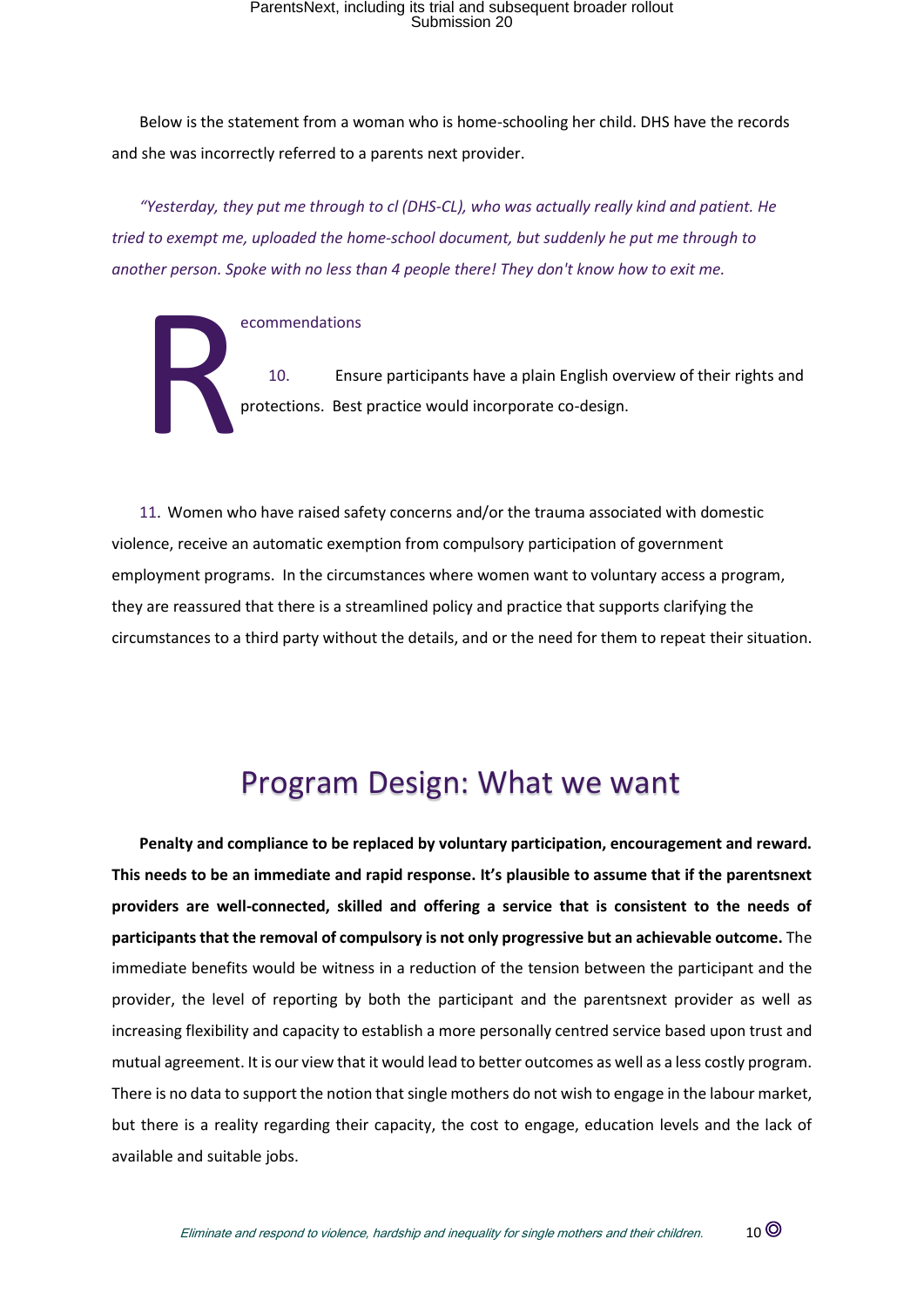Employment services through reducing reporting and compliance costs are then positioned to use the funding to increase practical assistance. Practical assistance especially for families who straddle the poverty line is one of the most effective forms of assistance. Such assistance that would make a significant difference in seeking employment include:

- Financial assistance to gain required workplace certificates such as Police Clearance Certificates, Child Safety Certificates, OHS&W Training, Manual Handling.
- Financial assistance to gain required workplace licenses such as Forklift License, Responsible Service of Alcohol license as well as insurances such as comprehensive motor vehicle insurance and other associated insurances.
- Practical assistance to reduce and or to cover the cost of transport to attend interviews.
- Practical support be interview ready such as understanding the job market in the area, updating and/or writing a curriculum vitae.
- Assistance and support to secure appropriate interview clothing.
- Internet and/or phone coverage.
- Financial capacity to respond to outstanding health concerns.
- Financial assistance to assist with essential but costly child welfare matters that prohibit 'job ready' planning. One example is the stress related to the high cost of the Autism Assessment and Educational Assessments, which can be \$800. If it is suspected that the child has therapy requirements, the family focus would centre on connecting and enrolling in the appropriate services. This task can only occur after an assessment and it would take precedent over 'employment ready' activities. Assisting families through these processes can provide the very scarce 'thinking and planning time'.
- Encouragement and support for study that will lead to secure employment.

The above list is not a comprehensive, but they are the reality of what families can contend with when trying to gain a foothold in the labour market.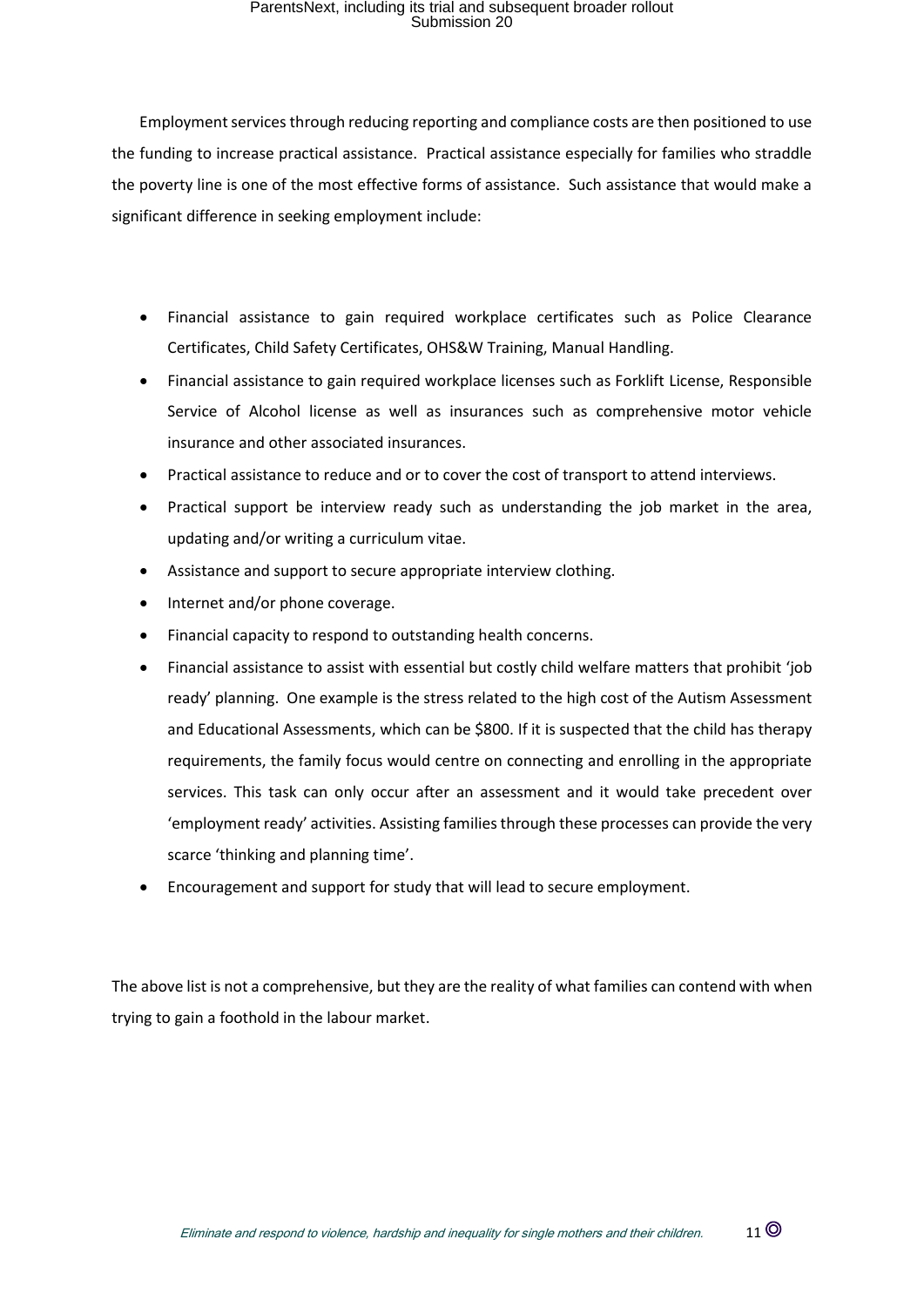### Committee to Investigate

ParentsNext is an extension of government policies that include employment programs, mutual obligation and welfare conditionality. The intersection of these policies and the subsequent effect that has upon vulnerable women, especially against the powers of the system, should be reviewed and through the lens of the participant and how it affects their wellbeing. This should occur irrespective and in addition to recommendations and findings from the Senate Inquiry. NCSMC believes that lessons learnt can add knowledge with the aim to prevent future mistakes. Therefore, NCSMC would seek that the Committee asked the Ombudsman or another appropriate body with investigative powers to review the following:

The appropriateness of legislation that provides the Department of Human Services (DHS) the power to determine and refer participants to a government sanctioned program, in this circumstance it's the ParentsNext program, whilst not having the legislative power or policy functionality that can exit a participant, especially if the referral was an error made by DHS.

The appropriateness of a funded body, the ParentsNext provider, to have the power to determine and to impose sanctions as well as the body to review participants disagreement of such sanctions know as 'reasonable excuse'. This is a denial of due process.

Contacting of parents with children who are under the age of six-months. NCSMC has sought a review of this process as there is continued history of women who do not meet the stated 'eligibility' of programs but are still contacted by the relevant department. In this circumstance there appears no recourse for women who are incorrectly contacted and/or referred and then the onus is upon the women to seek out information, to determine if the referral is indeed incorrect and then what avenue or course of action that they can or must take. In our experience it is not usual for women to comply just so they don't lose their payment or have to manage another system. NCSMC refers to this a 'systemic fatigue'. This practice has again been displayed in the ParentsNext program, but we would wish for a determination or a finding that could institute protections for not only parentnext participants but to set guidelines and standards for other programs.

The appropriateness of referring vulnerable women, especially women affected by domestic violence to programs where they must again disclose their trauma, their safety concerns to services and/or providers which is bereft of voluntary, specialist domestic violence knowledge and an established relationship built on trust. The re-traumatising of women should be highlighted as a poor policy and guidelines instituted that prohibits this from occurring. Current practice is out of step with the principles of the National Plan to reduce Violence against Women and Children. The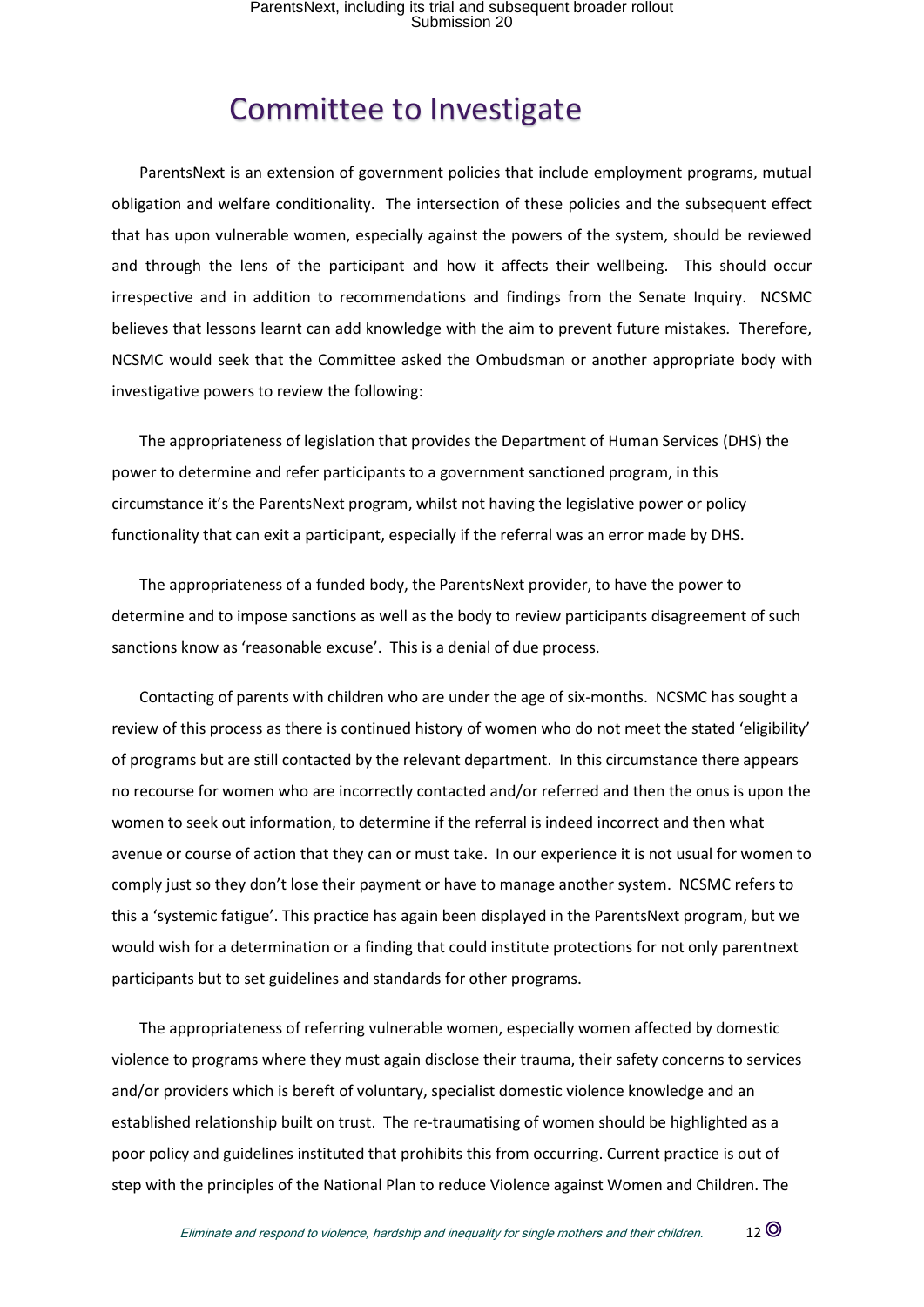Fourth Actio[n Plan](https://www.dss.gov.au/our-responsibilities/families-and-children/programs-services/protecting-australias-children) of the National Framework for Protecting Australia's Children (2009-2020) was launched by the Government on 30 January 2019 following endorsement by state and territory Community Services Ministers across Australia.

Women are most protective of their privacy and are very aware of their circumstances in order to protect themselves and or their children.

We further seek that the Committee use the powers of investigation and questioning to seek knowledge regarding the following which directly relate to ParentsNext.

- a) Full disclosure for participants regarding their rights, we bring to the Committee's attention two examples such as the "10" thinking days" before signing the participation plan as well as the privacy waiver. It was disappointing but not surprising that 85% of survey respondents stated that they did NOT know they had a right to "10" thinking days" before signing the plan. This is the plan that contains the activity and therefore what is required for the participant to be deemed compliant. A significant element of the program and one that participant should be fully versed and informed about.
- b) NCSMC further points out that it was information directly sought from the Dept of Jobs & Small Business that gave clarity on the status of the privacy waiver, the information was received on 24<sup>th</sup> December 2018. Until then, NCSMC could not provide clear direction or information to women regarding the status and possible ramification of signing or not signing the privacy waiver. NCSMC did not want to be party to any woman receiving a 'sanction' with the prospect of the non-signing affecting their very scarce and critical income payment. Conversely, we did not want to be part of a system that coerced women into practices that they objected and/or increased safety concerns.
- c) Furthermore, if there are safe-guards to protect families who are already contending with hardship from further financial hardship this needs to fully disclose to participants and implemented by the system. It was during the process of providing direct assistance to one woman who was in distress, and incorrectly referred to a ParentsNext provider, when she "stumbled across" pertinent information. Her original Parentsnext provider was 60km from her home and only after trying to exit from this program she was told the geographical distance meant that she could have had a choice of attending or not. NCSMC is not aware of such safe guards and would like to know how they can be accessed and that participants could be fully informed.
- d) NCSMC would further like the Committee to explore the access and use to the Participation Funds for participants. We note that findings from the survey, with a total of 87% *disagree*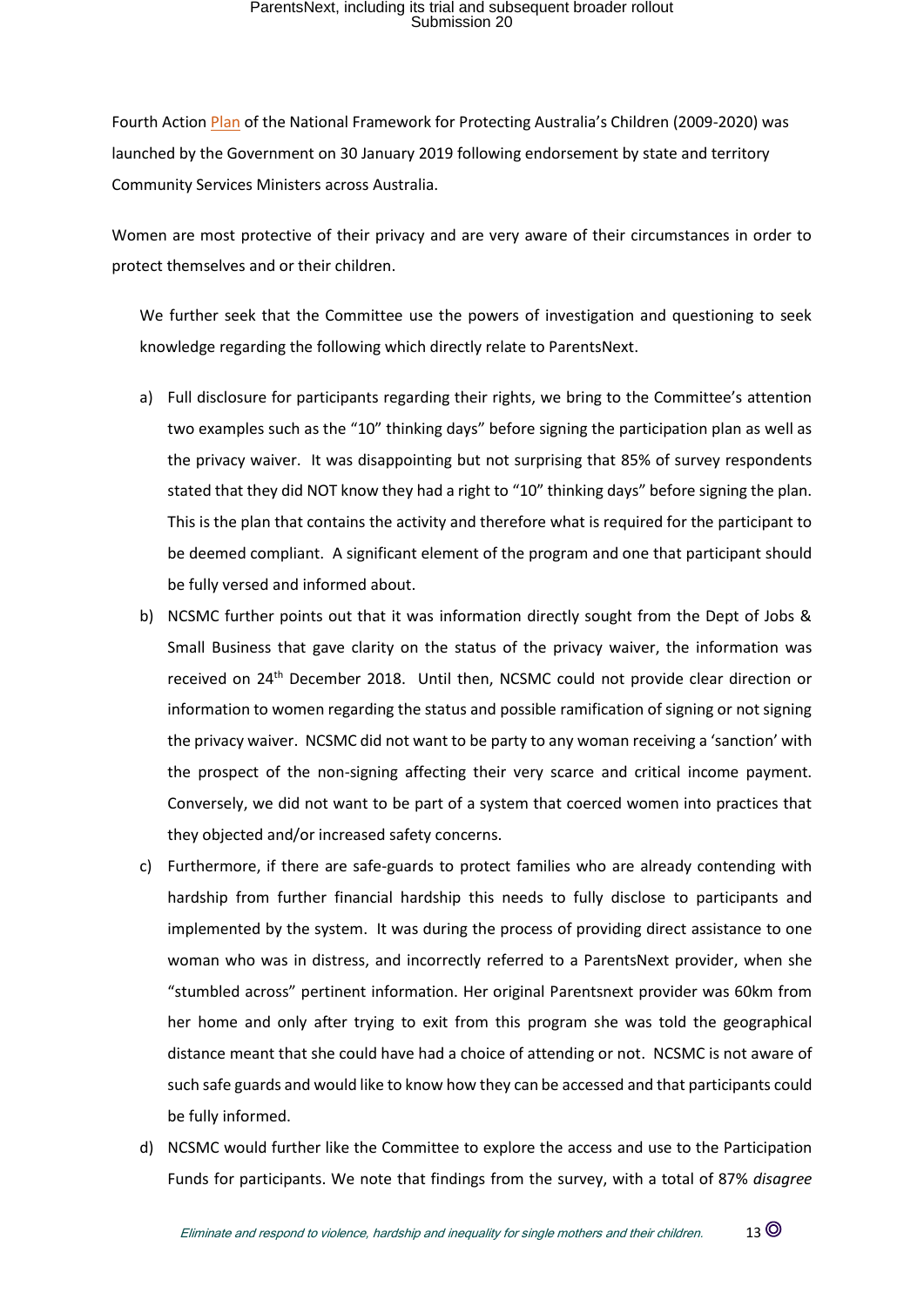(23.53%) and or *strongly disagree* (63.53%) with the statement that the provider 'has provided me with financial assistance to attend the activities' contrast this to 1.18% who *agree* with the statement and 0% *strongly agree*. Similarly, the survey identified that 84% stated that they did NOT receive any assistance from the provider to either access financial assistance for childcare or to locate childcare.

### Human Rights

Welfare conditionality is a key feature of the program that has generated fear from parents as it can and has led to the reduction and/or withdrawal of income support. A sanction may occur if parents fail to meet the compliance conditions as determined by the provider; there is no longer an 'independent body' that determines a 'reasonable excuse'. Forcing participation can lead to perverse results and a financial cost on the parents. One parent spoke about her need to drive 60kms to attend an appointment whilst another spoke about her provider telling her that the enrolment of her kindergarten days would need to be changed. In this circumstance, it was the woman's friend who contacted NCSMC as the woman was emotionally exhausted, she had worked hard to secure that enrolment as her child has additional needs, and there were limited opportunities. Other parents have reported that they missed work or study time to attend case meetings with their ParentsNext provider. There is no measurement of the cost impost for participations, women who already manage a very tight weekly budget with little wriggle room.

The design of the program and the power of the provider can sabotage a parent becoming 'employment ready'. Requiring parents to work on resumes or job applications or to study further when they are already well-qualified goes beyond time-wasting; it's appears to be more about postcode compliance and penalty. The plans may also include activities for children that are not suitable for the individual child or accord with the choice and judgment of the parent eroding their parenting autonomy. Furthermore, it has the capacity to increase community stigma as the provider can 'call' a community group to 'check' that the parent has been attending. One such example was a mother who had already enrolled and attended local parent groups. Once, she became a 'participant' the provider phoned and sought third party verification that she was attending. This occurred despite her appointments with the provider and her online reporting. This action is allowed, and it not only served to embarrass the mother, but it reduced her confidence and willingness to attend further playgroups.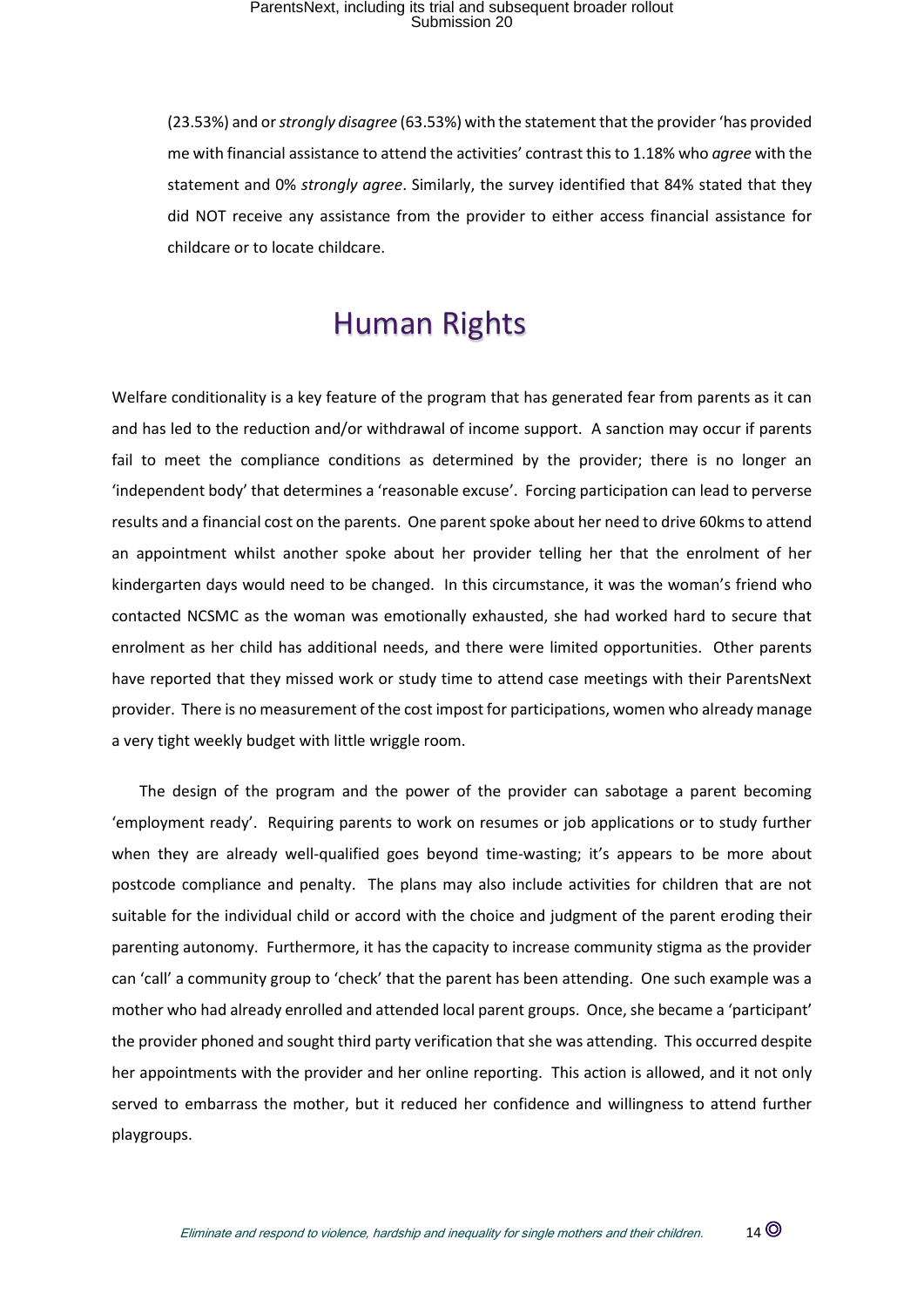It is our view that the legislative regime that implements this program is not compatible with key rights and freedoms listed in the Human Rights (Parliamentary Scrutiny[\) Act 2011.](https://www.legislation.gov.au/Details/C2011A00186) The Human Rights (Parliamentary scrutiny) act of 2011 recognises declared international instruments including the International Covenant on Economic, Social and Cultural Rights. Australia is signatory to the International Covenant on Economic, Social and Cultural Rights (ICESCR) which establishes social security as a Human Right. This is an entitlement provided by a society to its members who are in need due to a range of circumstances such as illness, disability, unemployment, old age and caring responsibilities. This right, as with others in the ICESCR, must be 'exercised without discrimination' including on the basis of sex, race, language and national or social origin. The program effectively limits the rights to receive social security and an adequate standard of living. Consequently, it is NCSMC's argument that the program unfairly burdens human rights in breach of the Australia's international convention obligations. It is the obligation of the state to create services that assist people not imposing social security conditions that remove people's agency, imposing welfare conditionality premised on the notion that single parenting and/or hardship equate to women's incapacity to plan for their future and to make 'employment ready' decisions that best fit them and their families circumstances. NCSMC seeks that the committee strongly requires a justify the necessity of suspension, reduction or cancellation of parenting payments in achieving the outcomes of the parentsnext program. NCSMC would argue that the postcode of disadvantage would be more aligned to increasing more support rather than a program that can withhold entitlements. Currently, the human rights analysis contained in Statements of Compatibility prepared by the Australian Government is [described](https://static1.squarespace.com/static/580025f66b8f5b2dabbe4291/t/59c364bb64b05fb1d2438e2f/1505977580713/18623-PUB+ICCPR+Report+for+HRLC+2017+%28WEB%29.pdf) as 'often very poor'. There is scope to improve Government legislation and practices against our declared human rights obligations.

The vast majority of ParentsNext participants are women, reflecting the gender imbalance in providing the primary care responsibility in Australia. These women who accept the responsibility of being parents are facing discrimination in their access to social security due to their gender. Children in sole parent households also face unacceptable economic discrimination through the withdrawal of payments. NCSMC concern regarding such actions also extends to indigenous women and newly arrived migrants and refugees. It is our hope that these voices and experts are part of the inquiry. Australia is still to grapple with the concept that hardship is one of the biggest impairments to become 'employment-ready' and that issue should be central to the program design. It must be noted that the compliance and focus that these mothers undergo is much more severe and government sanctioned than the non-custodial father regarding their child support obligations. With a 1.5 billion